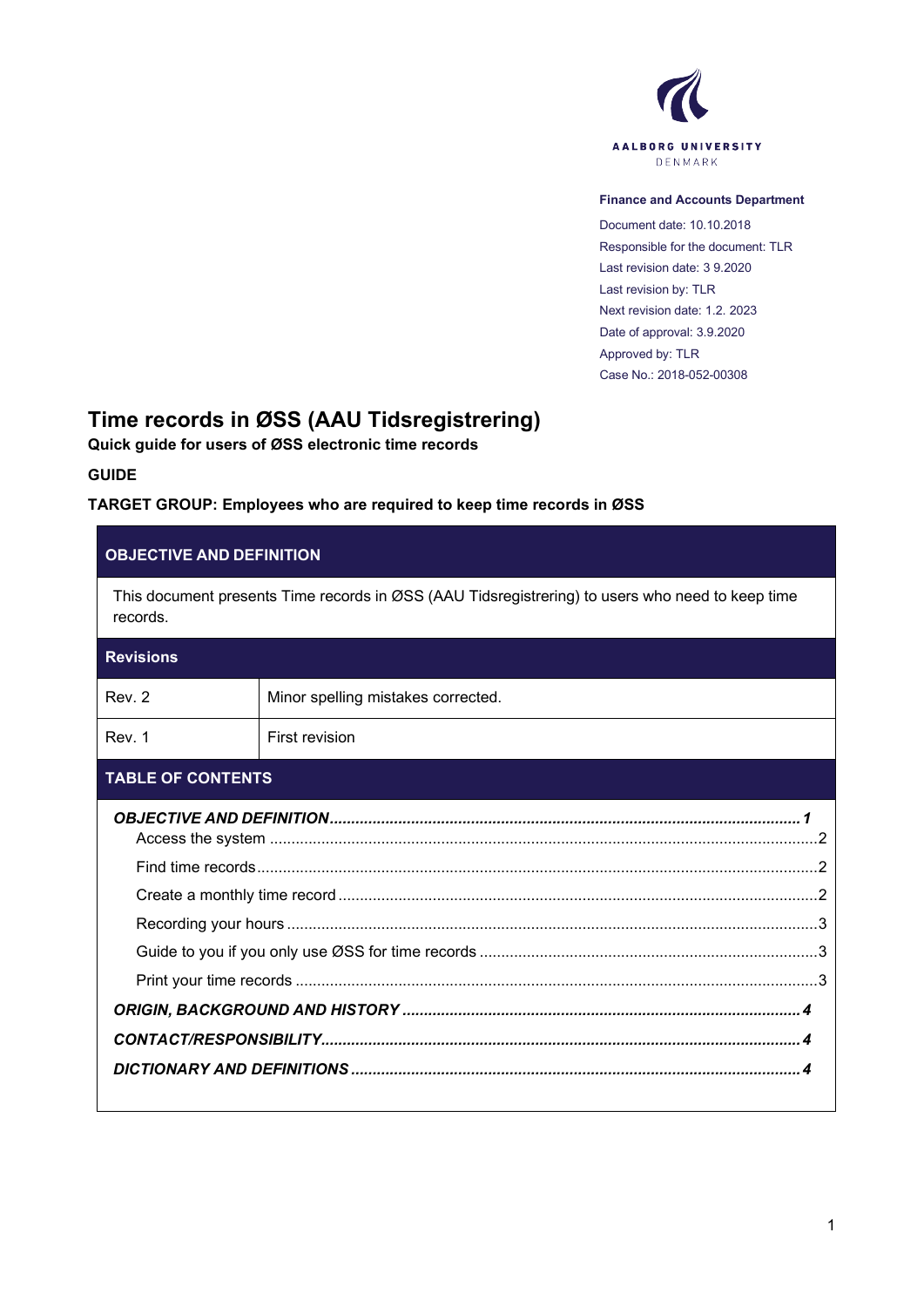#### <span id="page-1-0"></span>Access the system

You access Time records in ØSS through AAU's Administrative Systemer in Internet Explorer: <http://www.adm.aau.dk/vue/>

After pressing the link *Økonomistyring ØSS* you are asked to enter your username and password.

You have received this information by e-mail from ØA Support. The first time you log in, you are asked to change the standard password to one of your choice.

Once logged in, select *AAU Projektsystem medarbejder WEB* and *Mine timesedler* (My time records). You are now in Time records in ØSS (AAU Tidsregistrering).

### <span id="page-1-1"></span>Find time records

Search your own time records in the field *Find timesedler* at the top of the page.

- 1. Enter search premises for the time records you want to find. Standard is all time records.
- 2. This is a list of your time records.
- 3. Press *Opret timeseddel* to create a new time record.

| <b>AAU Tidsregistrering</b>                                                                                                                                      |                                                                                                                                |                                      | Find timesedler Hiem Log af Preferencer |
|------------------------------------------------------------------------------------------------------------------------------------------------------------------|--------------------------------------------------------------------------------------------------------------------------------|--------------------------------------|-----------------------------------------|
| Find timesedler<br>Status: V Påbegyndt<br>$\nabla$ Afleveret<br>$\overline{\mathsf{v}}$ Godkendt<br>$\overline{\mathsf{v}}$ Afvist                               | Måned:<br>$\vee$ Alle<br>Alle<br>$\blacktriangledown$<br>Omk. sted:<br>Alle<br>$\checkmark$<br>Godkender: Alle<br>$\checkmark$ | Medarbejder: Kristensen, Thøger<br>1 | Søg                                     |
| Slet<br>Vælg: Alle Ingen<br>Måned<br>Vælg<br>Aflev. Afvist Godk. Total<br>$\overline{\triangledown}$<br>Г<br>⊩<br>Feb 2010<br>$\overline{\vee}$<br>Г<br>Jan 2010 | Omk. sted<br>Godkender<br>35.0<br>26001<br>Bräuner, Karina<br>17.0<br>26001<br>Bräuner, Karina                                 | Godkendt af<br>$\overline{2}$        | Opret timeseddel<br>3                   |
| Create a monthly time record<br>Ny timeseddel<br>Medarbejder: Kristensen, Thøger<br>Periode:<br>$\checkmark$<br>Januar<br>Omk. sted:<br>$26001$ $\vee$           | $\mathcal C$ Ny timeseddel - Windows Internet Explorer leveret af A $\lceil \square \rceil$<br>$2010 \times$                   |                                      |                                         |

<span id="page-1-2"></span>Annuller OK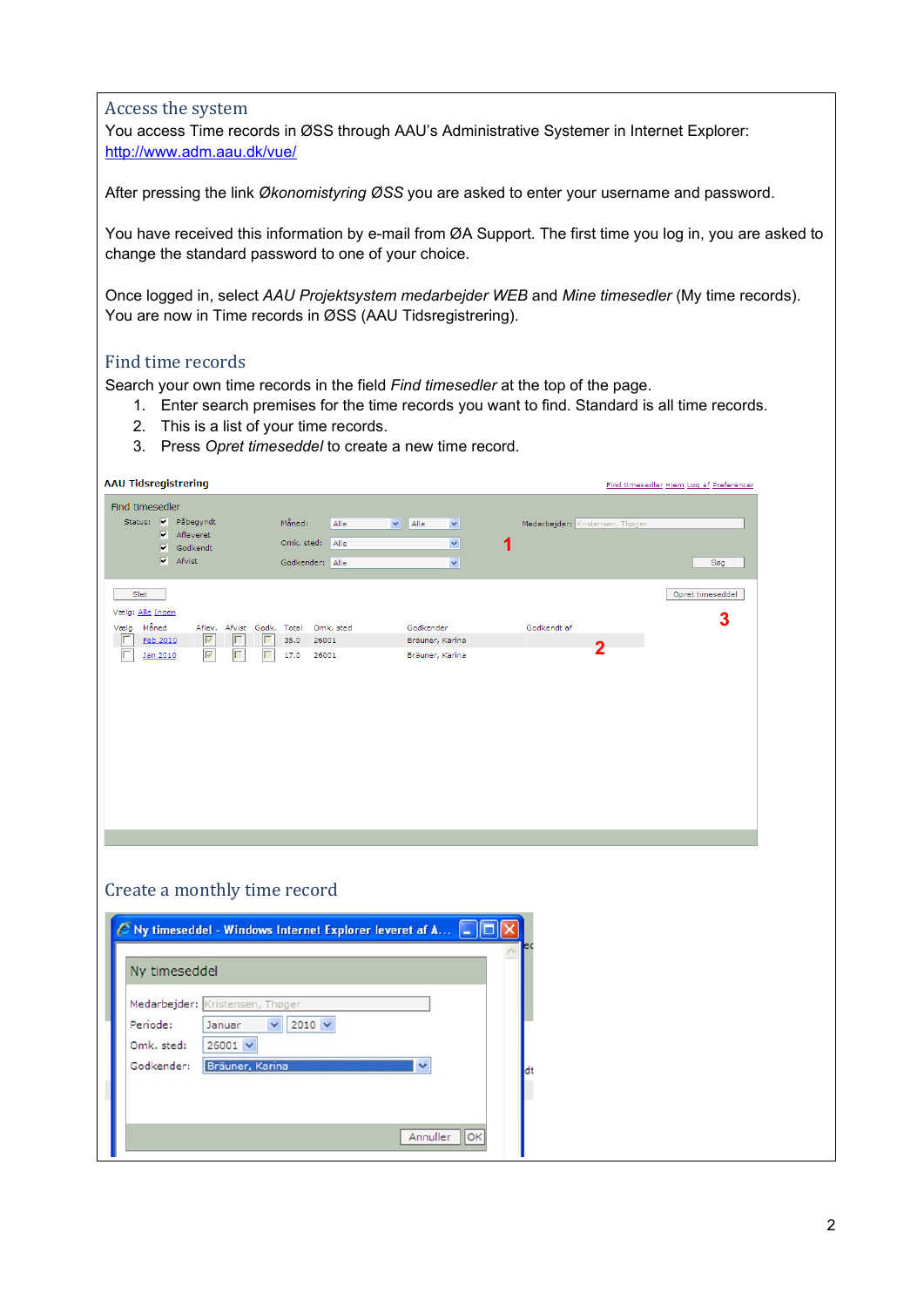When you create a new time record you must first choose the month and year that the time record concerns.

*Omk.sted* applies to AAU's chart of accounts and defines where your registered hours are credited. The project administrator at your department will be able to assist you if you have more than one option in the drop-down list.

Finally select the person who approves your time records. This is usually the project administrator at your department.

## <span id="page-2-0"></span>Recording your hours



- 1. Enter the project number here.
- 2. Click the flashlight to search for the project.
- 3. Tick this box if you want your selection to appear on next month's time record.
- 4. Days of the month. Here you enter your hours worked.
- 5. Click *Ny linje* to enter a second project number, work package or comment.
- 6. If applicable, indicate co-financing here.
- 7. Pres *Gem* before closing the window. If you have finished recording your hours for the entire month, press *Aflever* to submit your time records.

### <span id="page-2-1"></span>Guide to you if you only use ØSS for time records

For a quicker access to the Time records in ØSS (AAU Tidsregistrering) click *Preferences* on the start page and enter the following:

#### **Startside**



### <span id="page-2-2"></span>Print your time records

Usually, you only need to print your time records if they need a date and physical signature of approval from you and/or your superior/supervisor.

<span id="page-2-3"></span>The time records are printed from the BI-programme Qlikview *Project Tid*. The layout of the time-sheet fulfills most external requirements. Your project administrator will be able to assist you in printing.